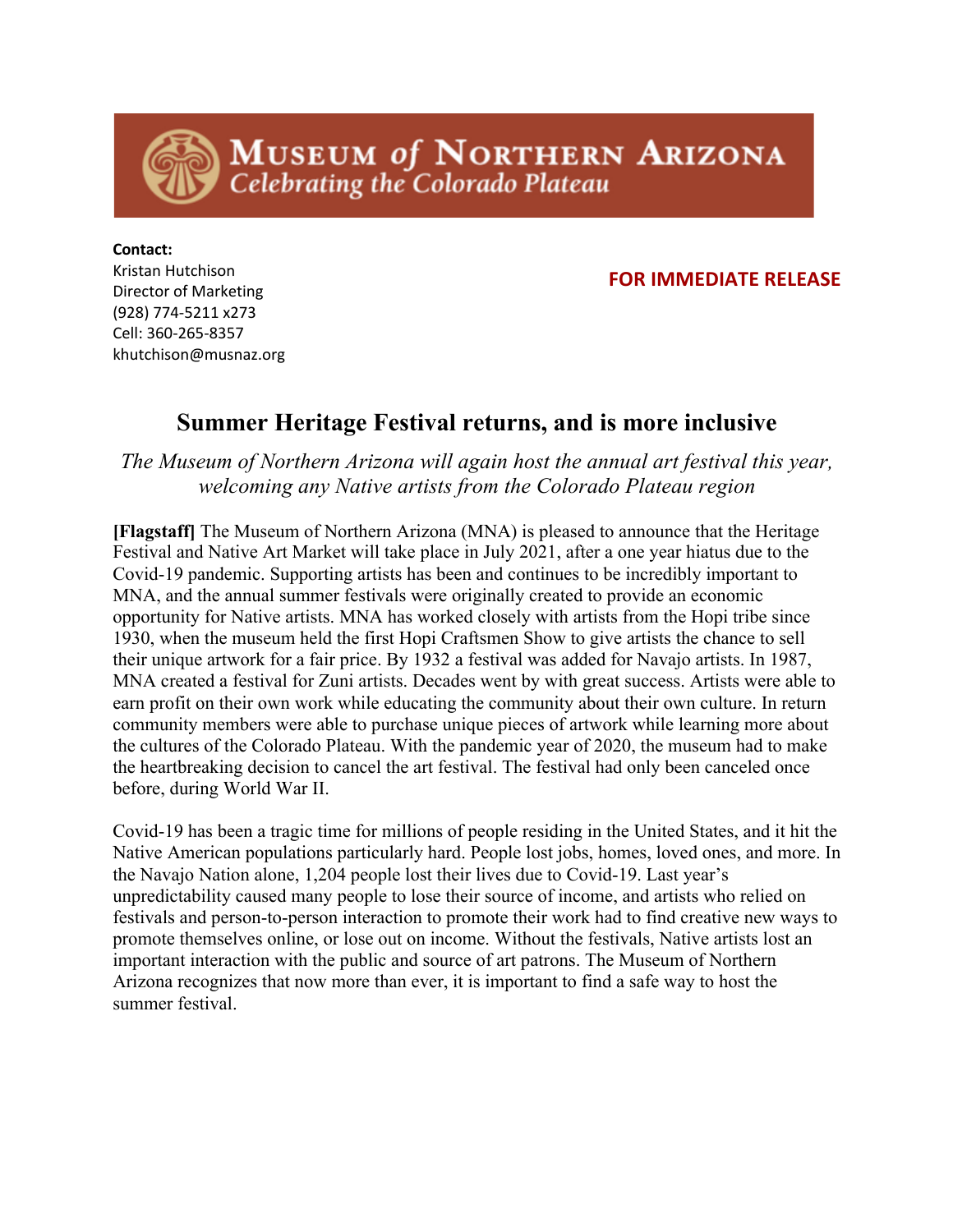## ---more---

Instead of hosting three separate festivals, each confined to one weekend, the Museum of Northern Arizona will host a combined month-long celebration of all the Native cultures of the Colorado Plateau. The festival will be split into three branches: the art market, main stage performances, and humanities based presentations.

A different group of artists will be featured each weekend, providing opportunities for more artists while still keeping the number of people within safe guidelines and ample space provided for social distancing.

The art festival will be hosted on the following dates:

- July 2nd- 4th
- July 9th- 10th
- July 16th- 18th
- July 23rd- 25th

The art market will be welcoming artists not only from the Hopi, Navajo, and Zuni tribe but also from **any** Native artists from tribes in the Colorado Plateau region, including members of the Acoma, Havasupai, Hualapai, Yavapai-Apache, and other Northern Apache tribes. The artists applications are available now at the musnaz.org or by emailing  $ddescheny@musnaz.org$ . This portion of the festival will be in-person. Masks are mandatory and hand sanitizer will be provided by each vendor. The art market will be open on the weekends only, advance ticketing is required. Please see the museum website for ticketing information. https://musnaz.org/

The main stage performances will be a collection of sporadic live stage performances. These performances will also be live streamed through the Museum of Northern Arizona's Facebook Page. To get more information on the music performances, please visit the Museum of Northern Arizona's Facebook page for more information. https://www.facebook.com/musnaz

For the people who are unable to attend the in-person event, the Museum of Northern Arizona will host virtual only presentations. These will be held on the Facebook Page as well throughout the weekdays of the month of July.

As the situation surrounding Covid-19 remains unpredictable, the main priority is to safeguard the well-being of artists, visitors, volunteers, and staff. The museum staff will continue to closely monitor the situation and follow guidelines from the CDC as well as the Arizona Department of Health and Safety. Additions, adjustments, or cancelations will be conducted if necessary.

The Museum of Northern Arizona's address is 3101 N Fort Valley Rd Flagstaff, AZ 86001. Located two miles from downtown Flagstaff along scenic Highway 180 to Grand Canyon National Park. If there are any questions please call 928-774-5213.

# # #

High-resolution photos available upon request. Interviews of artists available upon request.